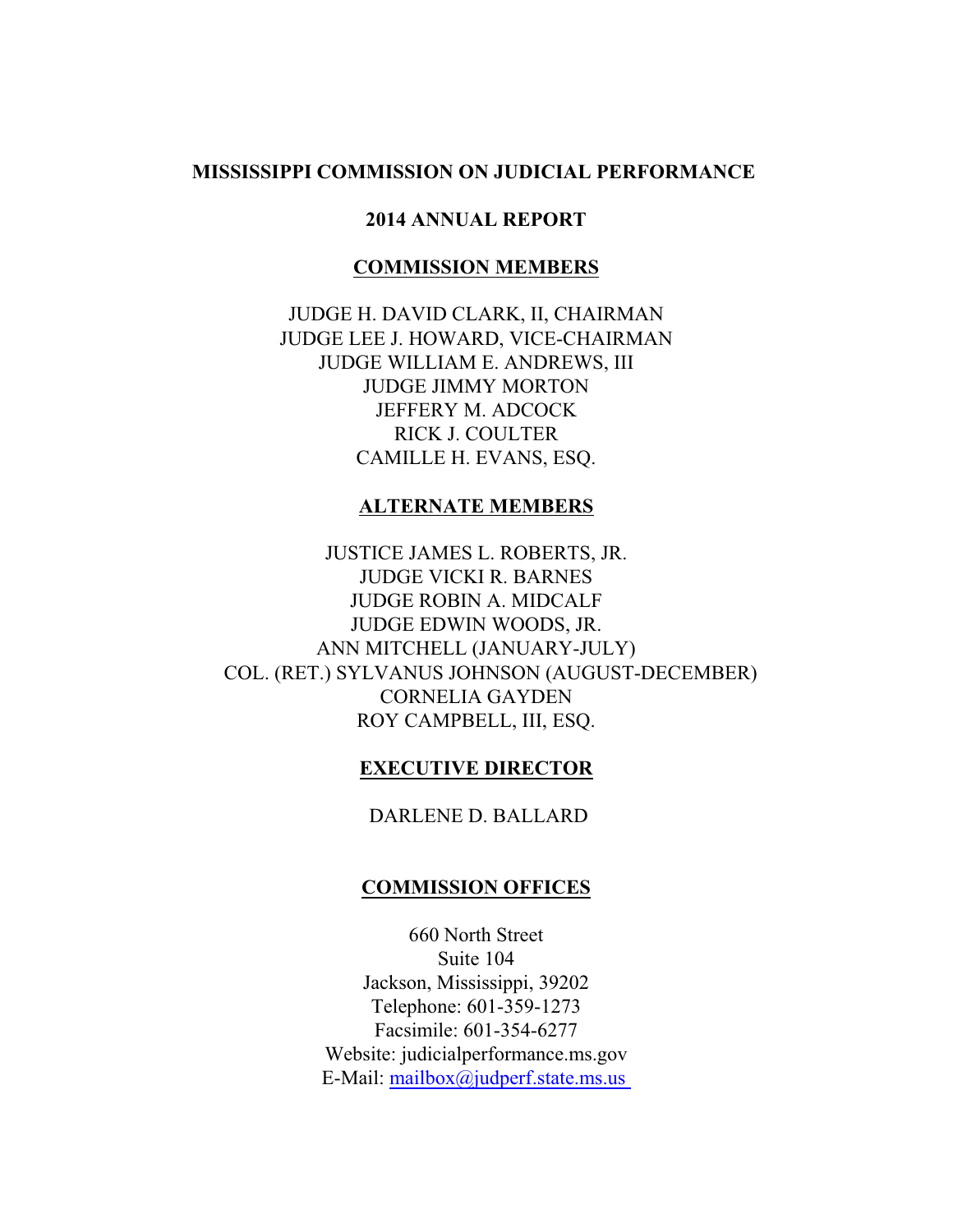### *OUR MISSION*

The Mississippi Commission on Judicial Performance was created in 1979 by the Mississippi Legislature and the voters of the State of Mississippi by constitutional amendment. The Commission enforces standards of judicial conduct, inquires into judicial disability and conduct, protects the public from judicial misconduct and disabled judges, and protects the judiciary from unfounded allegations. Our purpose is to be rehabilitative and educational as well as disciplinary.

### *SUMMARY OF COMPLAINTS*

In calendar year 2014, the Commission received 395 new complaints against Mississippi judges. During that same period formal proceedings were initiated on 15 complaints. The number of complaints requiring investigations increased as a result of the rise in complaints received. Also, as in years past, several hundred additional calls and inquiries were received concerning the judicial system, interpretation of the Code of Judicial Conduct, and how to file a complaint. The Commission employs a staff of five including an Executive Director, 2 staff attorneys, an investigator and an office manager.

|                  |       | <b>SOURCE OF COMPLAINTS</b> |      |      |      |
|------------------|-------|-----------------------------|------|------|------|
|                  | 1980- |                             |      |      |      |
|                  | 2010  | 2011                        | 2012 | 2013 | 2014 |
| Litigants        | 5800  | 237                         | 221  | 195  | 329  |
| Citizens         | 847   | 12                          | 17   | 36   | 47   |
| Attorneys        | 291   | 13                          |      | 11   |      |
| Law Enforcement  | 185   | 4                           |      | 6    |      |
| <b>MCJP</b>      | 142   | 3                           | 4    |      |      |
| Public Officials | 127   | $\Omega$                    | 0    | 3    |      |
| Judges           | 34    |                             |      |      | 2    |
| Other            | 14    | $\theta$                    | 3    | 0    |      |
| Total            | 7440  | 270                         | 254  | 253  | 395  |

#### *TYPES OF JUDGES RECEIVING COMPLAINTS*

|                      | 1980-<br>2010 | 2011 | 2012 | 2013 | 2014           |
|----------------------|---------------|------|------|------|----------------|
| Justice Court Judges | 3127          | 81   | 104  | 91   | 98             |
| Circuit Court Judges | 1498          | 61   | 49   | 59   | 106            |
| Chancellors          | 1382          | 50   | 48   | 47   | Q <sub>7</sub> |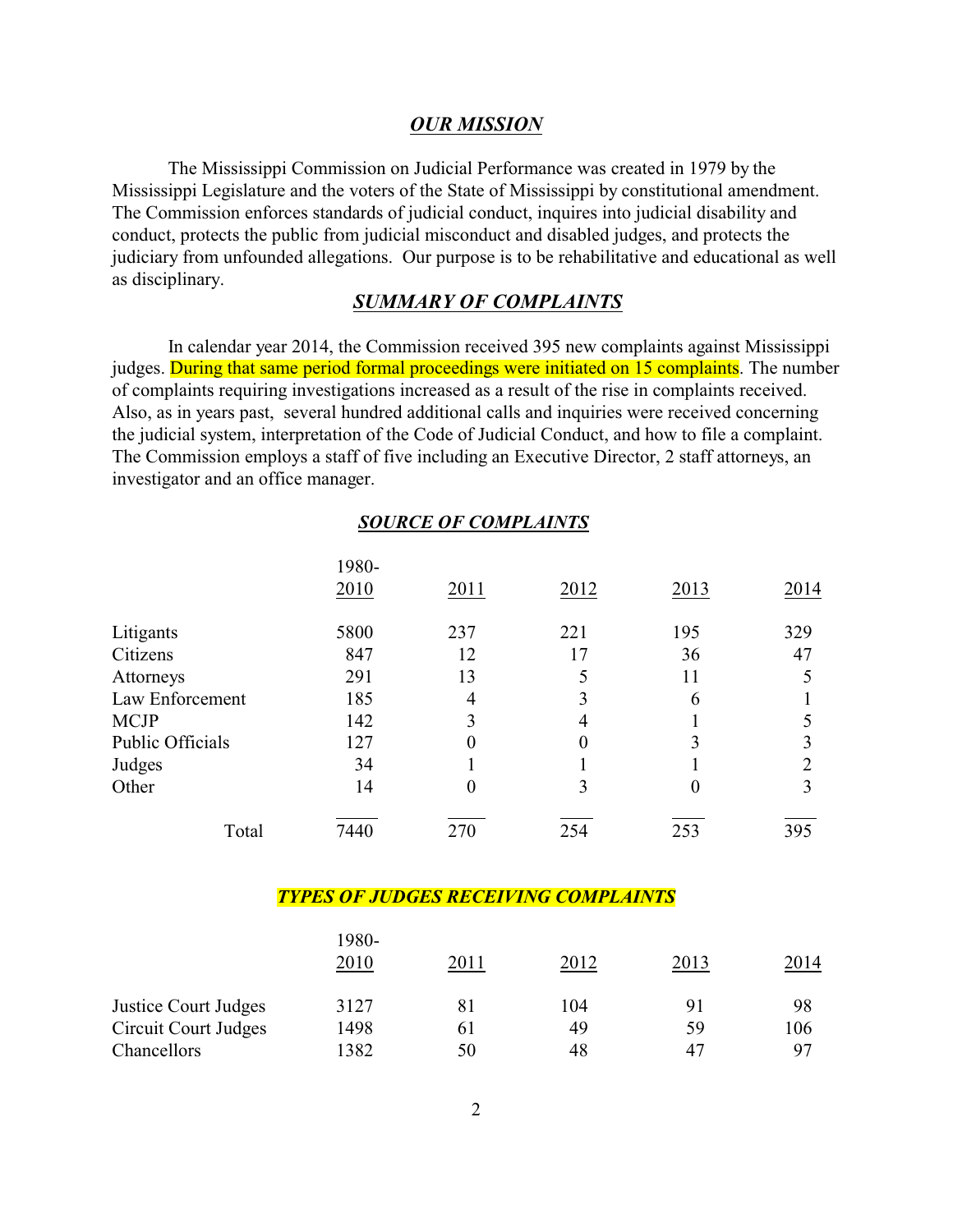| Municipal Court Judges      | 715  |     | 29 | 39  |
|-----------------------------|------|-----|----|-----|
| <b>County Court Judges</b>  | 359  |     |    | 30  |
| <b>Supreme Court Judges</b> | 189  |     |    |     |
| Court of Appeals            |      |     |    |     |
| Administrative Judges       |      |     |    |     |
| <b>Family Masters</b>       | 24   |     |    |     |
| Senior Status/Spec. Judge   | 19   |     |    |     |
| Youth Court Judge/Referee   | 52   |     |    |     |
| <b>Workers Compensation</b> | 15   |     |    |     |
| Other                       | 38   |     |    |     |
| Total                       | 7440 | 254 |    | 395 |

# *DISPOSITION OF COMPLAINTS RECEIVED BY COMMISSION*

|                            | 1980- |      |      |      |      |
|----------------------------|-------|------|------|------|------|
|                            | 2010  | 2011 | 2012 | 2013 | 2014 |
| Matter of Appellate Review | 2835  | 65   | 74   | 82   | 122  |
| Unfounded /Without Merit   | 3372  | 185  | 164  | 143  | 164  |
| Lack of Jurisdiction       | 80    |      |      |      |      |
| Cautionary Letter          | 507   | 11   | 12   | 14   | 11   |
| Dismissed                  | 82    |      |      |      |      |
| Memo of Understanding      | 87    |      |      |      |      |
| Private Admonishment       | 167   |      |      |      |      |
| Public Reprimand           | 42    |      |      |      |      |
| Public & Fine              | 72    |      |      |      |      |
| Public & Suspension        | 44    |      |      |      |      |
| Public, Suspension & Fine  | 6     |      |      |      |      |
| Judge Resigned/Retired     | 66    |      |      |      |      |
| <b>Inactive Status</b>     | 41    |      |      |      |      |
| Removed from Office        | 39    |      |      |      |      |
| Pending at Supreme Court   | 0     |      |      |      |      |
| Pending at Commission      |       |      |      |      | 95   |
| Total                      | 7440  | 270  | 254  | 253  | 395  |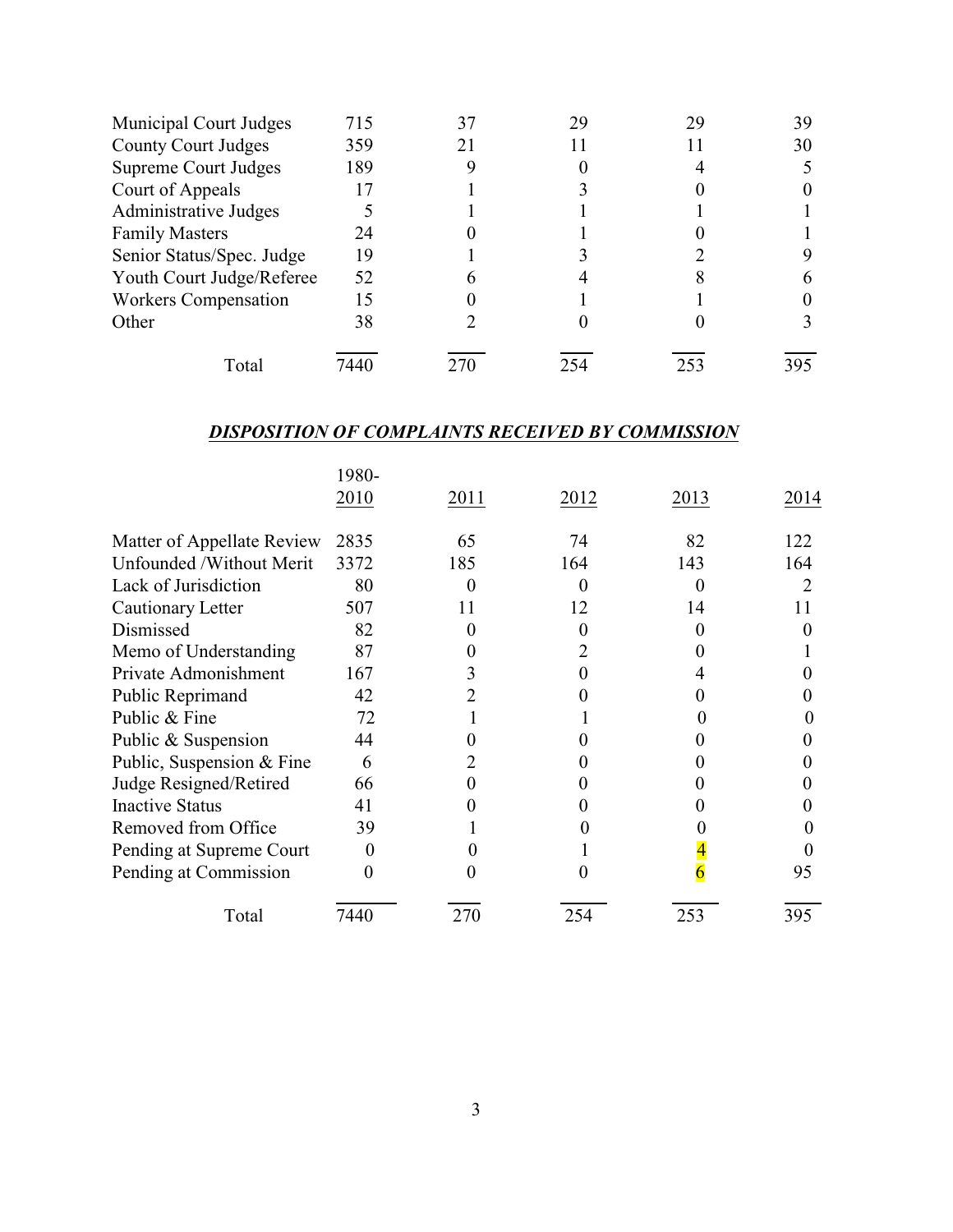### *DISCIPLINARY RECOMMENDATIONS*

In 2014 the Commission received 395 complaints and dismissed 288 at the initial stage as shown above. In addition, the Commission is charged with educating and rehabilitating judges and in accordance with that mission issued 11 cautionary letters and entered into 1 memorandum of understanding. The Commission has **95** cases pending before the Commission all of which are either new complaints, complaints currently under investigation, or formal complaints awaiting hearings.

Also during 2014 the Commission filed three recommendations for discipline with the Mississippi Supreme Court. These cases are now matters of public record and are reported here without violating the constitutional requirement of confidentiality.

#### *(1) Sup Ct. No. 2014-JP-00005 (Inquiry Concerning a Judge No. 2013-082)*

- The Commission recommended the interim suspension of a Chancellor due to irregularities in the handling of conservatorship funds. The Supreme Court ordered the interim suspension on February 18, 2014. The Commission recently recommended to the Court that the judge be removed from office and assessed all costs of the Commission proceedings following his conviction of attempting to corruptly influence a witness subpoenaed to appear before a Federal Grand Jury and attempting to impede the provision of documents by the witness to the Federal Grand Jury with the intent to influence the outcome of the proceeding in violation of Section 1512(c)(2), Title 18, United States Code.
- *(2) Sup Ct. No. 2014-JP-01184 (Inquiry Concerning a Judge No. 2012-215)* The Commission recommended that a Chancellor be publicly reprimanded and assessed costs. The judge incarcerated a litigant for contempt for non-payment of a judgment that was properly appealed to the Supreme Court with supersedeas bond.
- *(3) Sup Ct. No. 2014-JP-01309 (Inquiries Concerning a Judge Nos. 2013-104/131/166)* The Commission recommended that a Justice Court Judge be removed from office and assessed costs for the following:
	- a) Lending the prestige of his office to advance the private interests of others;
	- b) Denying a private attorney the right to represent their client;
	- c) Keeping drug court participants in the drug court program for a period exceeding two years in violation of Mississippi Code Annotated §99-15-26(2)(a)(v);

d) Abusing his power of contempt by incarcerating drug court participants for long periods of time without affording them due process;

e) Accepting and enrolling participants from other court systems that did not have a drug court, in contravention of Mississippi Code Annotated §9-23-15. The judge continued this practice even after requesting and receiving an opinion from the Mississippi Attorney General's office that advised him such was not permitted.